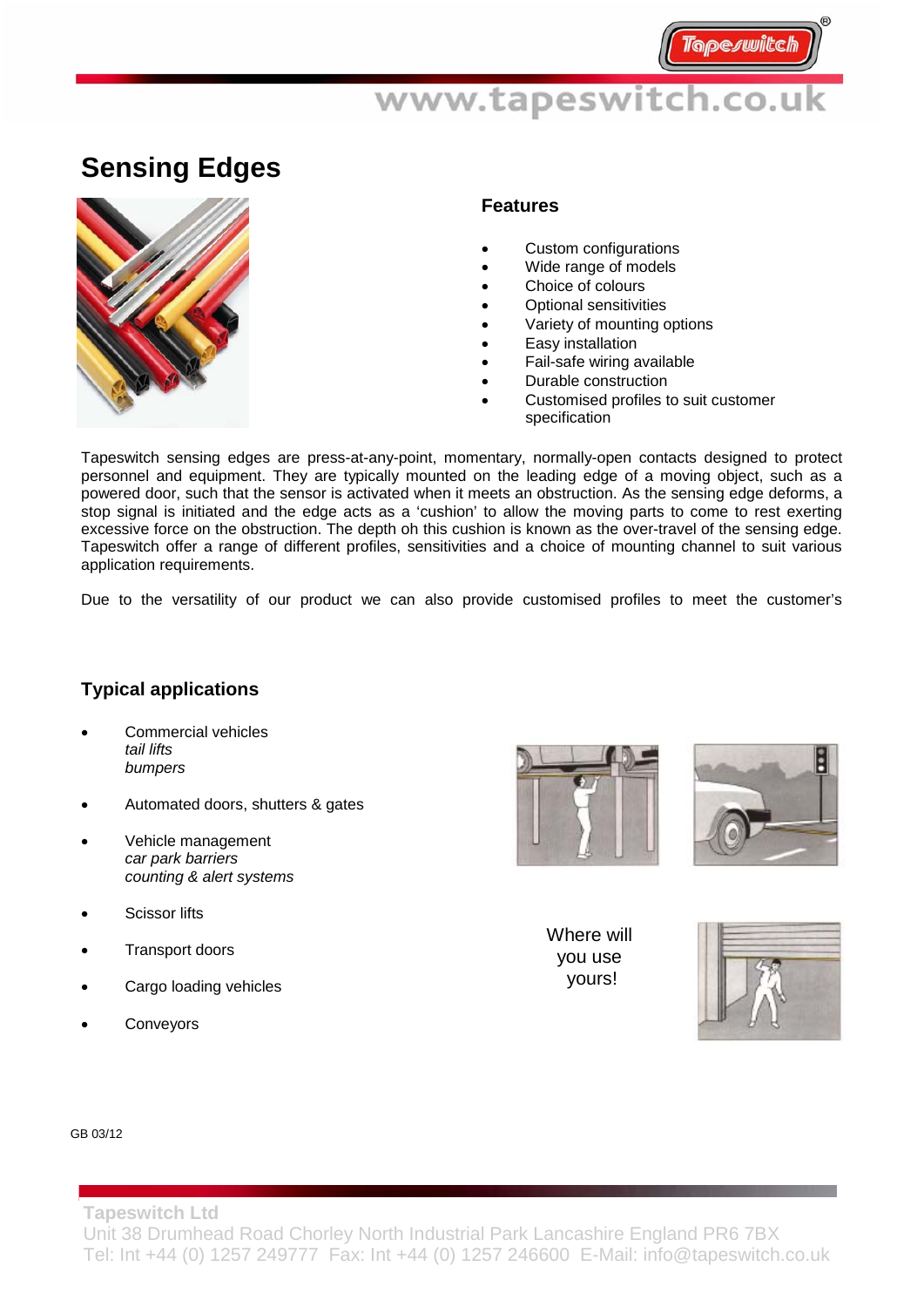**Tapeswitch** 

# www.tapeswitch.co.uk

**Sensing Edge Profiles** (special profiles available on request — please contact us to discuss your application)







**TS28** 

**TS48** 

**TS47** 



**TS46D**   $42.8$ **7.1 42.8**   $\overline{z}$ **28.4** 



39.5 **39.5 11.1**   $11.1$ **28.7** 



**Tapeswitch Ltd** 

Unit 38 Drumhead Road Chorley North Industrial Park Lancashire England PR6 7BX Tel: Int +44 (0) 1257 249777 Fax: Int +44 (0) 1257 246600 E-Mail: info@tapeswitch.co.uk